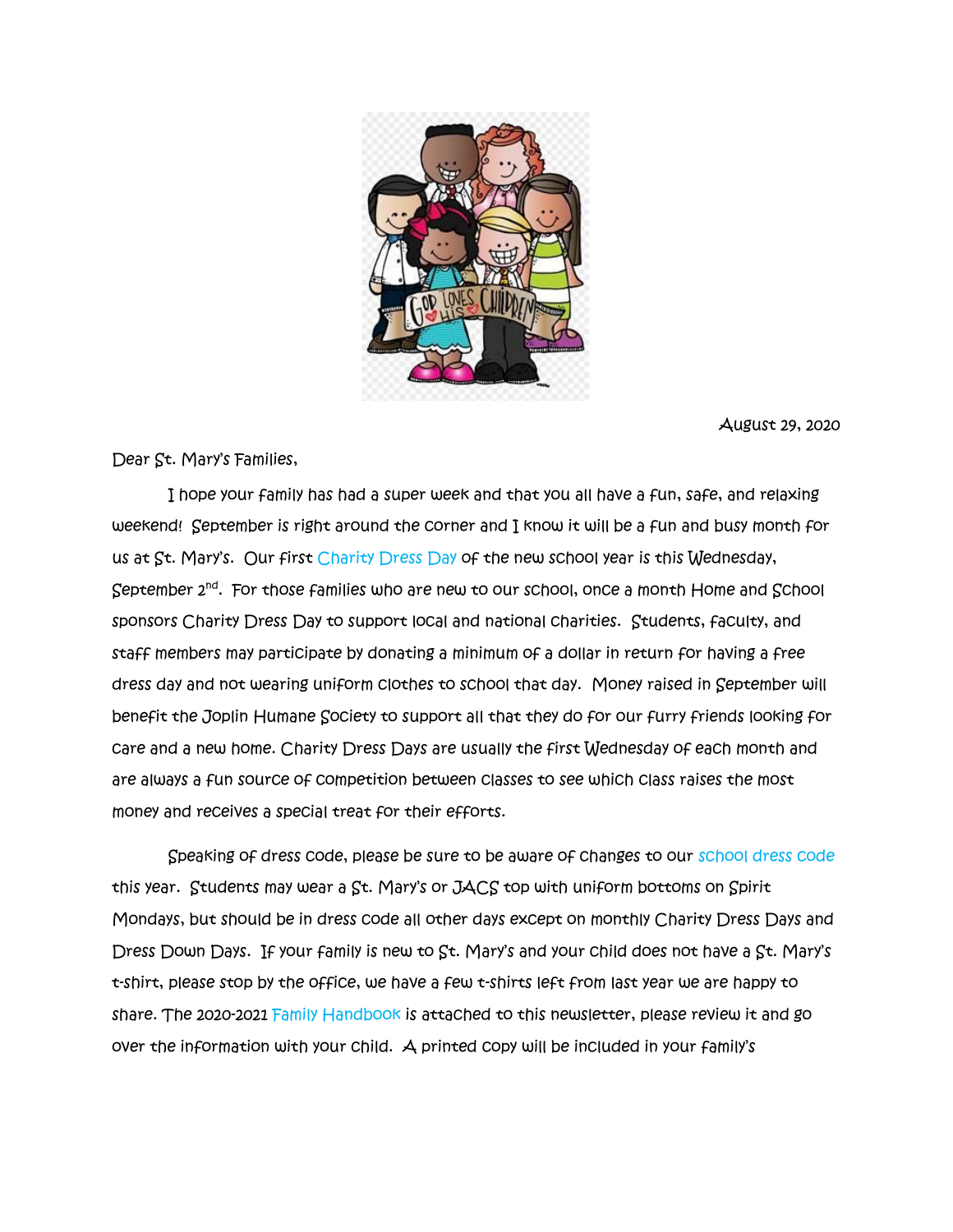Communicator Envelope next Friday for some perfect light reading for the Labor Day holiday weekend (s).

 Thank you for working together as a school community to make morning drop off and the afternoon car line work smoothly. The afternoon car line is taking about 10 minutes each day to complete…not too shabby for our first complete week of school! Here are a few friendly reminders:

- If you are dropping of an elementary student at the main entrance of the school, please watch your speed as you drive through the remaining part of the parking lot before exiting onto Central City Road. Several parents are driving out of the parking lot at a rapid speed, and this is dangerous…especially for our young early childhood students who are crossing this area of the parking lot in order to enter school. A few extra seconds and driving more carefully are easy to help ensure the safety of each St. Mary's student.
- When you are picking up your child in the afternoon car line, please do not pull out of line to exit the parking lot. Please stay in the car line, even if a family in front of you may be taking an extra minute or two to get young children securely seated in car seats. Once again, this is a safety concern. You may need to wait a moment or two, but again this helps ensure the safety of our school community.
- If your child is picked up at 3:10 p.m. some days and goes to After School Care other days, please let the office know what your family's plans are, especially if you have an early Childhood or younger elementary (Kindergarten-2<sup>nd</sup> grade) student. Calling the office will let us know what the plan is, and we can in turn notify your child's teacher. This will help prevent your child from going to After School Care if you are in one of the car lines, or vice versa.

Fourth grade did a great job with Mass on Friday! Due to COVID precautions, School Mass each Friday is a little different this year.  $\,$  Students in 2 $^{\text{nd}}$  – 5th grades will attend Mass  $\,$ each week, with Kindergarten and  $1<sup>st</sup>$  grade attending on a rotating, every other week schedule. Pre-K and Preschool classes are not attending Mass right now to allow for social distancing, but we hope to welcome them back to Mass in the near future. Parents and grandparents are invited to join us for Mass, sitting in the east wing of the church. No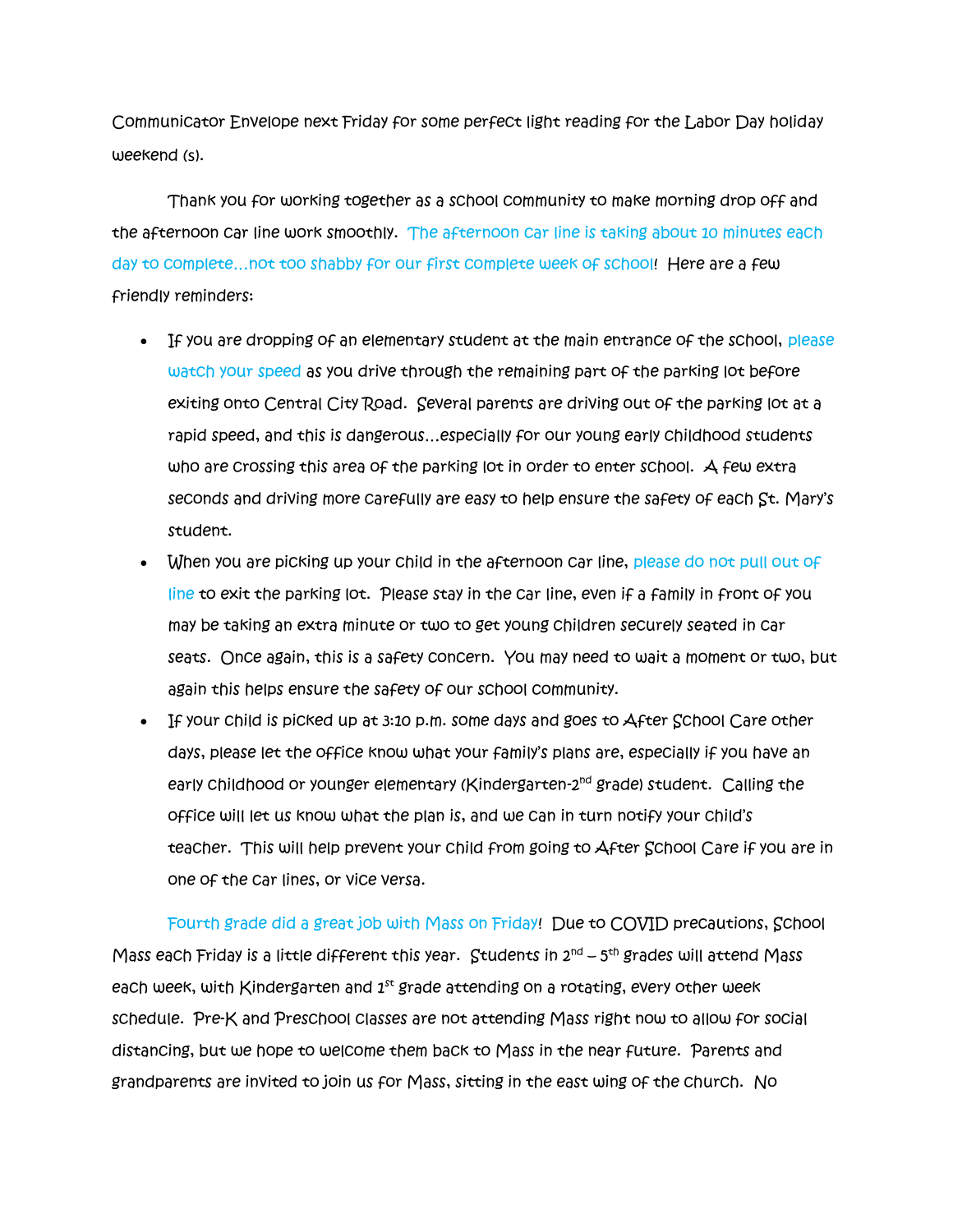parents/grandparents may sit with their children during Mass at this time, thank you for your understanding. Classes that are not attending Mass stream the celebration into the classroom so they can take part as well.

Sister Joan will be holding a VIRTUS training at St. Mary's the afternoon of Tuesday, September  $1^{st}$  from 3:30 – 6:30 p.m. in the St. Mary's Parish Hall. VIRTUS training is required for all faculty, staff, and volunteers in diocesan schools. Parents who would like to drive on field trips, volunteer in the classroom, or be an active parent in our school community should also take the informative and helpful child safety training. Due to COVID-19 it is also possible to take the training and receive a certificate of completion on the VIRTUS website, [www.virtusonline.org.](http://www.virtusonline.org/) Please call the office if you would like to attend the training on September  $1<sup>st</sup>$  and register online. Free after school care for attending parents will be offered.

Congratulations to Margie Black and St. Mary's for our recent recognition and honor from the American Heart Association. The American Heart Association's "Missouri Hearties Award" was held virtually recently and recognized schools in Missouri who participated in the Kids Heart Challenge program. A total of 555 schools participated this year, raising \$1,413,587 million for research for the AHA. St. Mary's was awarded the "Heart Healthy School of the Year" award for Missouri! This award is designed to recognize our school's efforts in implementing all aspects of the program, from fundraising to the education of the American Heart Association's mission. "Mrs. Black does a phenomenal job talking about the importance of heart disease with her students, not just raising donations," said Amy Emery, Youth Market Director for the American Heart Association. "She's an advocate for the importance of CPR and teaches the kids the importance of nutrition and a healthy lifestyle. She engages her school and goes above and beyond to further our mission." St. Mary's students in Kindergarten – 5 th grade raised more than \$7,800 this past school year. In the six years our school has participated in the program, we have raised \$47, 701.26! As a thank you, St. Mary's will earn \$1,300 in PE equipment for our students to use throughout the school year. Congratulations Mrs. Black and congratulations St. Mary's!

School Picture Day is coming soon! St. Mary's uniform school picture day is Monday, September 28<sup>th</sup>, with September 29<sup>th</sup> being a make-up day in case any students are absent on